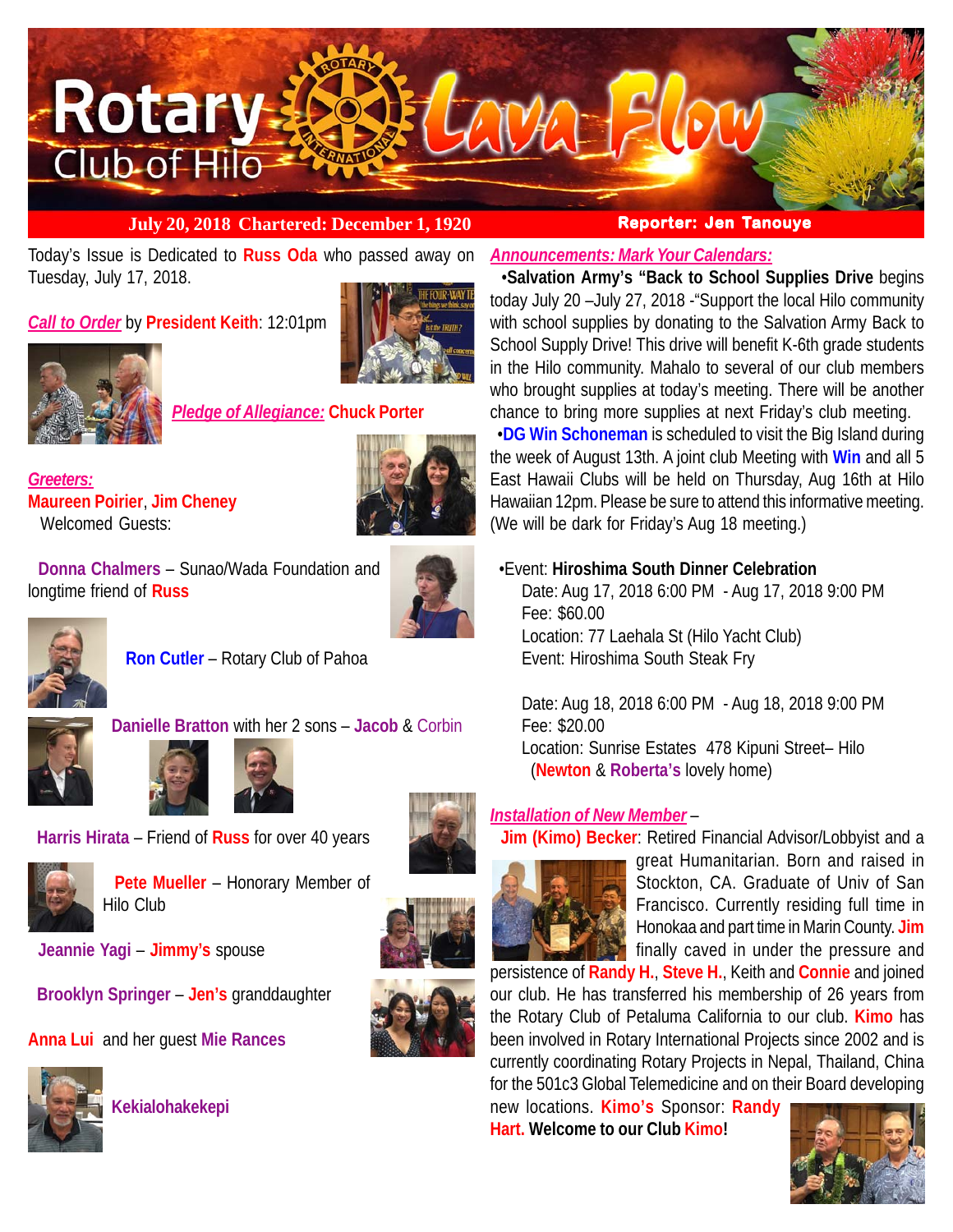## *Birthdays:*

**Lisa Rantz** July 3 **Elle Lee** July 4 **Jim Kennedy** July 17 **Gene Tao** July 20 **Eric Anderson** July 23 **Cowboy Kaneshiro** July 24 **Ian Kitagawa** July 27 **Genie Phillips** July 28 **Mitch Roth July 28 Thomas Jimenez** July 29 **Treena Breyfogle** July 30 **Susan Munro** July 30

#### *Club Anniversary:*

**Charlene Meyers** July 3, 2003 (15) **Bruce Blankenfeld** July 10, 2015 (3) **Alberta Dobbe** July 11, 2008 (10) **Connie Ichinose** July 12, 2013 (5) **Lorraine Shin** July 17, 2009 (9) **Mitch Roth** July 19, 2013 (5) **Kathy Borer** July 21, 2017 (1) **Dee Scott** July 21, 2013 (1) **Misti Tyrin** July 23, 2010 (8) **Jim Kennedy** July 24, 1998 (20) **Lisa Rantz** July 26, 2013 (5) **Sally O'Brien** July 27, 2012 (6)

#### *Wedding Anniversary:*

**Eddie & Portia Hara** July 1 (40) **Randy & Lydia Hart** July 17 (25) **Tom & Delia Brown** July 29 (37)

#### *Announcements:*

**July 27 - Hilo High School Robotics Club August 24 - Stacy Haumea Diabetes Education Sept. 14 - Ho'ola Na Pua Human Trafficking**

#### *Rotary Club of Hilo Board of Directors* **2017 – 2018:**

• President – **Keith Okamoto**

- Past President **Steve Handy** • President Elect – **Anna Liu** • Vice President – **Mitch Dodo** • Co-Secretary – **Treena Breyfogle** • Co-Secretary – **Jan Tanouye** • Treasurer – **Corey Kawamoto** • Sergeant at Arms – **Genie Phillips** • Rotary Foundations – **Malcolm Chun** • Membership – **Connie Ichinose** • Public Relations – **Marcia Prose** • International Service – **Sally O'Brien** • Community Service – **Wally Wong** • Vocational Service – **Bobby Stivers-Apiki** • Club Service – **Kerry Glass** • New Generations – **Brittany Luna** • Program Chair – **Mike Meyer**
- Attendance Chair **Judy Gibson**
- Lava Flow Chair **Susan Munro**
- Greeters **Cathy Gray**

#### **Foundation Chairpersons:**

- Hilo Rotary Club Foundation **Tim Beatty**
- Hawaii Rotary YouthFoundation **Mitchell Dodo**

#### *Tribute to Russ Oda* –

 It was with a heavy heart that **President Keith** announced the passing of Beloved **Russ Ota**. A moving Slide

Presentation played with touching pictures of **Russ** with his family and friends over the years. Fond memories of **Russ** along with tears and laughter filled the room. Loving tributes included:

•**Donna Chalmers**: Of the Suda/Wada

Foundation( **Russ** - CoFounder) ;Had several fond memories of **Russ** these are some of his greatest life tips: 1. Hang



around younger friends and that will make you look younger. 2. Make sure that you and your spouse dye your hair to keep looking younger. 3. He woke up every morning telling himself "I will be happy today" and was. She also remembered back when she asked **Russ**, What is the secret to 60 years of marital bliss? He jokingly responded with "Kinky Sex".

•**Harris Hirata**: Close Friend of over 40



years; will remember **Russ** for his kindness, hard work ethics, creativity, and being an inspiration/mentor to so many.

 •**Chuck Porter**: "**Russ** set a great example for so many. He had one of the most successful architects

firms and remained ever so humble. He will be in our hearts forever."

•**Charlene Meyers**: **Russ** was a huge

supporter of Polio Plus and the eradication of Polio. No one will forget his bike mounting poses to raise monies for Polio. He was

planning to support this year again. Considering a Polio project to be held this year in **Russ's** honor.





Japan for a year. It was an experience that was rewarding beyond relief. She is so thankful for **Russ** and his foundation giving her the opportunity. She gave a **\$100**

donation to the **Sunao Wada Foundation**.

#### **MR. SHIGEYASU RUSSELL "RUSS" ODA**

•August 11, 2018 (Saturday)

- •Dodo Mortuary Chapel in Hilo
- •Visitation 8:30 a.m. to 10:00 a.m.
- •Memorial Service (over his urn) begins at 10:00 a.m.

 •Flowers and Koden (monetary offerings) are being accepted.

### *Happy Dollars:*

 **Chuck Porter** - **\$100** (**Wada Foundation**) **Russ** would want us to be happy. Humorous Memory: Tagged by sheriff for speeding but **Russ** talked his way out of a ticket.

 **Charlene Meyers** - **\$100** for **Polio Plus** in honor of **Russ**

 **President Keith** - **\$60** in honor of **Russ** (**Wada Foundation**)



**Kathleen McGilvray** - **\$100**



in memory of **Russ** (**Wada Foundation**)

#### *Recognitions:*

**Hauoli la Hanau –Happy Birthdays:** July 17th - **Jim Kennedy** July 20th – **Gene Tao Hauoli la Ho'omana'o – Happy Anniversary: Randy** & **Lydia Hart** – 25 years

*4 Way Test:* **Kathleen McGilvray** Adjournment: 12:58pm